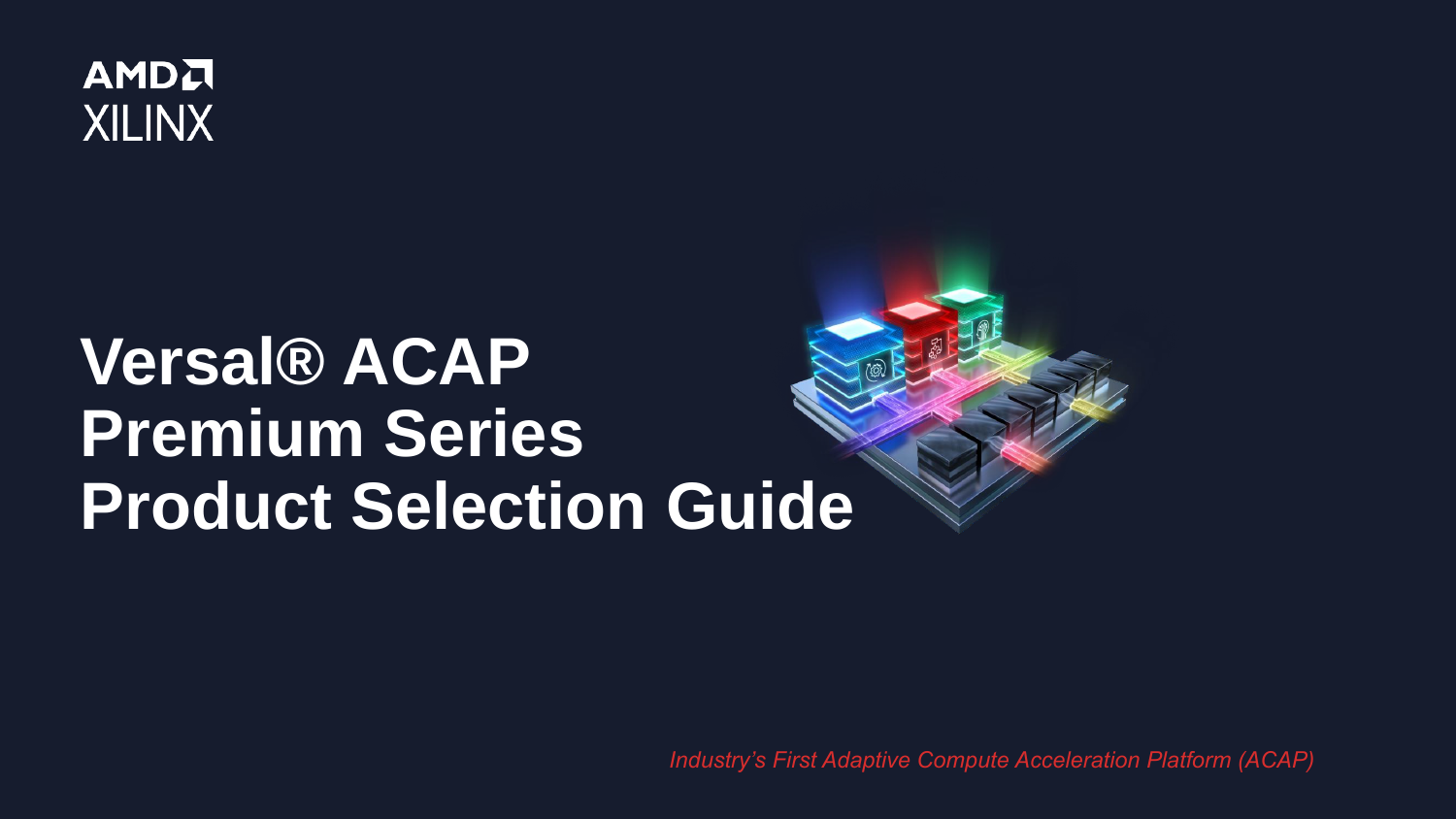### **Versal® Premium Series – Resources**

|                      |                                              | <b>VP1002</b>                                                                       | <b>VP1052</b>                                                                     | <b>VP1102</b>                                   | <b>VP1202</b>                                                     | <b>VP1402</b> | <b>VP1502</b>  | <b>VP2502</b>                            | <b>VP1552</b>  | <b>VP1702</b>            | <b>VP1802</b>            | <b>VP2802</b>  |  |  |  |  |
|----------------------|----------------------------------------------|-------------------------------------------------------------------------------------|-----------------------------------------------------------------------------------|-------------------------------------------------|-------------------------------------------------------------------|---------------|----------------|------------------------------------------|----------------|--------------------------|--------------------------|----------------|--|--|--|--|
|                      | System Logic Cells (K)                       | 833                                                                                 | 1,186                                                                             | 1,575                                           | 1,969                                                             | 2,233         | 3,763          | 3,738                                    | 3,837          | 5,558                    | 7,352                    | 7,326          |  |  |  |  |
| Adaptable<br>Engines | <b>LUTs</b>                                  | 380,800                                                                             | 542,080                                                                           | 719,872                                         | 900,224                                                           | 1,020,928     | 1,720,448      | 1,708,672<br>1,753,984                   |                | 2,540,672                | 3,360,896                | 3,349,120      |  |  |  |  |
|                      | NoC Master / NoC Slave Ports                 | 22                                                                                  | 22                                                                                | 30                                              | 28                                                                | 42            | 52             | 52                                       | 52             | 76                       | 100                      | 100            |  |  |  |  |
|                      | Distributed RAM (Mb)                         | 12                                                                                  | 17                                                                                | 22                                              | 27                                                                | 31            | 53             | 52                                       | 54             | 78                       | 103                      | 102            |  |  |  |  |
|                      | Total Block RAM (Mb)                         | 19                                                                                  | 26                                                                                | 49                                              | 47                                                                | 70            | 89             | 89                                       | 89             | 132                      | 174                      | 174            |  |  |  |  |
|                      | UltraRAM (Mb)                                | 97                                                                                  | 138                                                                               | 127                                             | 190                                                               | 181           | 366            | 366                                      | 366            | 541                      | 717                      | 717            |  |  |  |  |
| Memory               | <b>Total PL Memory (Mb)</b>                  | 128                                                                                 | 181                                                                               | 198                                             | 264                                                               | 282           | 508            | 507                                      | 509            | 751                      | 994                      | 994            |  |  |  |  |
|                      | <b>DDR Memory Controllers</b>                | $\overline{2}$                                                                      | $\overline{2}$                                                                    | 3                                               | 4                                                                 | 3             | 4              | 4                                        | 4              | 4                        | 4                        | 4              |  |  |  |  |
|                      | <b>DDR Bus Width</b>                         | 128                                                                                 | 128                                                                               | 192                                             | 256                                                               | 192           | 256            | 256                                      | 256            | 256                      | 256                      | 256            |  |  |  |  |
| Intelligent          | <b>DSP</b> Engines                           | 1,140                                                                               | 1,572                                                                             | 1,904                                           | 3,984                                                             | 2,672         | 7,440          | 7,392                                    | 7,392          | 10,896                   | 14,352                   | 14,304         |  |  |  |  |
| Engines              | AI Engines Tiles                             | $\overline{\phantom{a}}$                                                            | $\overline{\phantom{a}}$                                                          |                                                 |                                                                   |               |                | 472                                      |                |                          |                          | 472            |  |  |  |  |
|                      | Al Engine Data Memory (Mb)                   | $\sim$                                                                              | $\overline{\phantom{a}}$                                                          |                                                 |                                                                   |               |                | 118                                      |                | $\overline{\phantom{a}}$ | $\overline{\phantom{a}}$ | 118            |  |  |  |  |
|                      | APU                                          | Dual-core Arm® Cortex®-A72, 48KB/32KB L1 Cache w/ parity & ECC; 1MB L2 Cache w/ ECC |                                                                                   |                                                 |                                                                   |               |                |                                          |                |                          |                          |                |  |  |  |  |
| Scalar               | <b>RPU</b>                                   |                                                                                     |                                                                                   |                                                 | Dual-core Arm Cortex-R5F, 32KB/32KB L1 Cache, and 256KB TCM w/ECC |               |                |                                          |                |                          |                          |                |  |  |  |  |
| Engines              | Memory                                       |                                                                                     |                                                                                   |                                                 |                                                                   |               |                |                                          |                |                          |                          |                |  |  |  |  |
|                      | Connectivity                                 | Ethernet (x2); UART (x2); CAN-FD (x2); USB 2.0 (x1); SPI (x2); I2C (x2)             |                                                                                   |                                                 |                                                                   |               |                |                                          |                |                          |                          |                |  |  |  |  |
| Serial               | GTY Transceivers (32.75Gb/s)                 | 20                                                                                  | 20                                                                                |                                                 |                                                                   |               |                |                                          |                |                          |                          |                |  |  |  |  |
| <b>Transceivers</b>  | GTYP Transceivers (32.75Gb/s)                |                                                                                     |                                                                                   | 8                                               | $28^{(1)}$                                                        | 8             | $28^{(1)}$     | $68^{(1)}$<br>$28^{(1)}$                 |                | $28^{(1)}$               | $28^{(1)}$               | $28^{(1)}$     |  |  |  |  |
|                      | GTM Transceivers <sup>(2)</sup> (58G (112G)) | 24(12)                                                                              | 48 (24)                                                                           | 64 (32)                                         | 20(10)                                                            | 96 (64)       | 60 (30)        | 60 (30)                                  | 20(10)         | 100 (50)                 | 140 (70)                 | 140 (70)       |  |  |  |  |
|                      | PCIe <sup>®</sup> w/DMA & CCIX (CPM4)        | 2 x Gen4x4                                                                          | 2 x Gen4x4                                                                        |                                                 |                                                                   |               |                |                                          |                |                          |                          |                |  |  |  |  |
|                      | PCIe w/DMA & CCIX (CPM5)                     |                                                                                     |                                                                                   |                                                 | 2 x Gen5x8                                                        |               | 2 x Gen5x8     | 2 x Gen5x8                               | 2 x Gen5x8     | 2 x Gen5x8               | 2 x Gen5x8               | 2 x Gen5x8     |  |  |  |  |
| Integrated           | <b>PCI Express</b>                           | 1 x Gen4x8                                                                          | 1 x Gen4x8                                                                        | 2 x Gen5x4                                      | 2 x Gen5x4                                                        | 2 x Gen5x4    | 2 x Gen5x4     | 2 x Gen5x4                               | 8 x Gen5x4     | 2 x Gen5x4               | 2 x Gen5x4               | 2 x Gen5x4     |  |  |  |  |
| Protocol IP          | 100G Multirate Ethernet MAC                  | 3                                                                                   | 5                                                                                 | 6                                               | 2                                                                 | 6             | 4              | 4                                        | 4              | 6                        | 8                        | 8              |  |  |  |  |
|                      | 600G Ethernet MAC                            | $\overline{2}$                                                                      | 3                                                                                 | $\overline{7}$                                  | 1                                                                 | 11            | 3              | 3                                        | $\mathbf{1}$   | 5                        | $\overline{7}$           | $\overline{7}$ |  |  |  |  |
|                      | 600G Interlaken                              | $\mathbf{1}$                                                                        | $\overline{2}$                                                                    | 0                                               | $\mathbf 0$                                                       | 0             | $\mathbf{1}$   | $\mathbf{1}$                             | 0              | $\overline{2}$           | 3                        | 3              |  |  |  |  |
|                      | 400G High-Speed Crypto Engine                | $\mathbf{1}$                                                                        | $\mathbf{1}$                                                                      | $\overline{3}$                                  | $\mathbf{1}$                                                      | 4             | $\overline{2}$ | $\overline{2}$                           | $\overline{2}$ | 3                        | 4                        | 4              |  |  |  |  |
| Ordering             | Extended <sup>(3)</sup>                      | -1MSE, -1LSE, -2MSE, -2MLE, -2LSE, -2LLE                                            |                                                                                   | -1MSE, -1LSE, -2MSE, -2MLE, -2LSE, -2LLE, -3HSE |                                                                   |               |                |                                          |                |                          |                          |                |  |  |  |  |
| Information          |                                              |                                                                                     | Industrial <sup>(3)</sup>  -1MSI, -1MLI, -1LSI, -1LLI, -2MSI, -2MLI, -2LLI, -2HSI |                                                 |                                                                   |               |                | -1MSI, -1MLI, -1LSI, -1LLI, -2MSI, -2MLI |                |                          |                          |                |  |  |  |  |

Notes:

1. 16 GTYP transceivers are dedicated to the CPM5 for PCI Express use.

2. GTM transceivers can operate at data rates up to 112Gb/s by combining two transceivers together. The VP1402 device in the VSVD2197 package can run 64 GTM transceivers at 112Gb/s.

3. In extended and industrial temperature grades, some ordering combinations can operate for a limited time with a junction temperature of 110°C. Timing parameters adhere to the same speed file at 110°C as they do below 11 regardless of operating voltage. Operation at 110°C Tj is limited to 3% of the device lifetime and can occur sequentially or at regular intervals as long as the total time does not exceed 3% of device lifetime.



**XILINX** 

All parameters listed are maximum values. Verify all data in this document with the device data sheets or product guides found at: www.xilinx.com.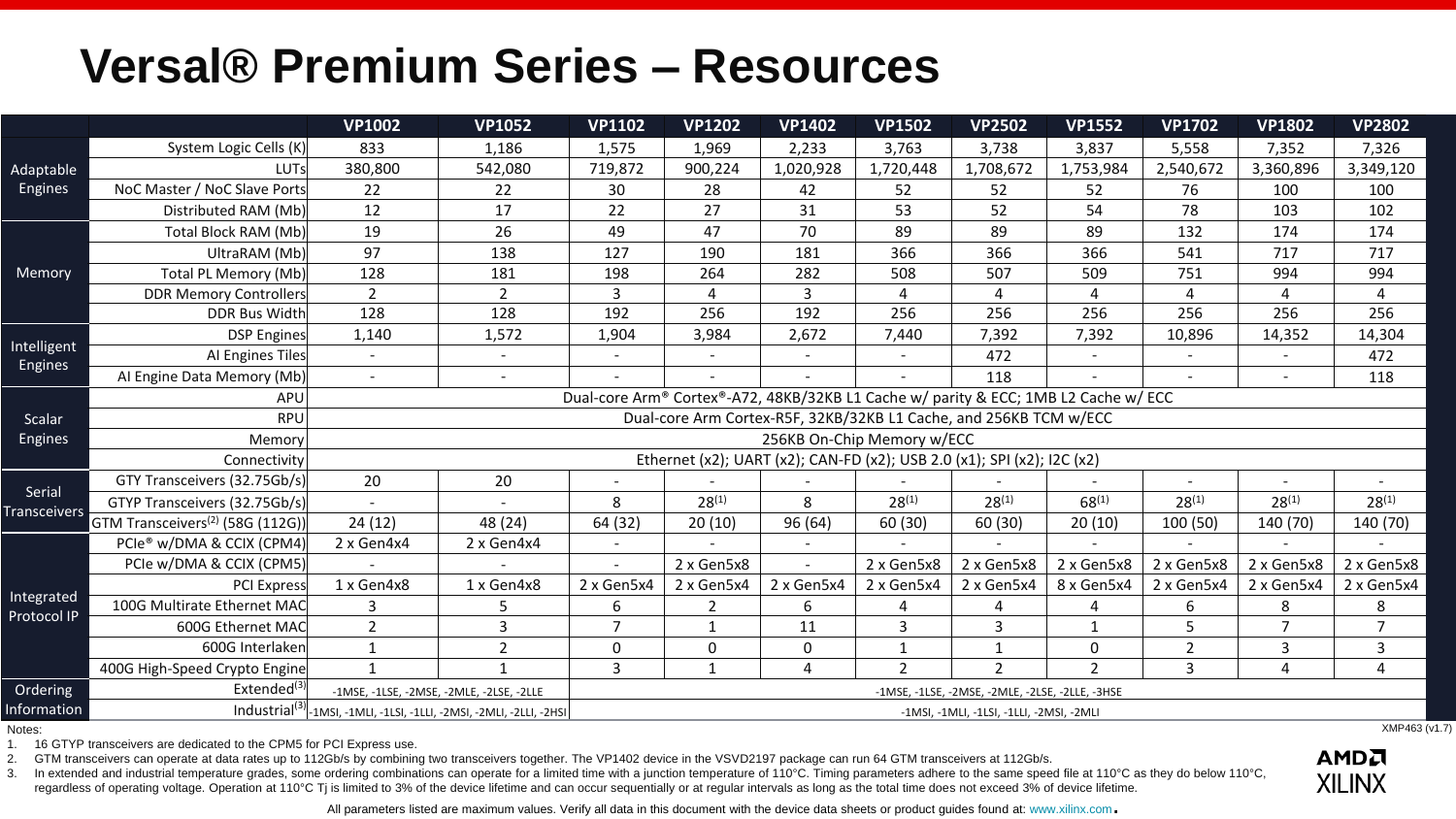# **Versal® Premium Series – Packaging**

|                         |                               |                           | <b>VP1002</b>                                              | <b>VP1052</b>                    | <b>VP1102</b>                                               | <b>VP1202</b>                    | <b>VP1402</b>                       | <b>VP1502</b>                   | <b>VP2502</b>                   | <b>VP1552</b>                   | <b>VP1702</b>                    | <b>VP1802</b>                     | <b>VP2802</b>                    |  |  |  |  |  |  |
|-------------------------|-------------------------------|---------------------------|------------------------------------------------------------|----------------------------------|-------------------------------------------------------------|----------------------------------|-------------------------------------|---------------------------------|---------------------------------|---------------------------------|----------------------------------|-----------------------------------|----------------------------------|--|--|--|--|--|--|
| Package                 | Package<br>Dimensions<br>(mm) | <b>Ball Pitch</b><br>(mm) | XPIO DDR Only, XPIO DDR+PL<br>HDIO, MIO<br>GTY, GTM (112G) |                                  | XPIO DDR Only, XPIO DDR+PL<br>HDIO, MIO<br>GTYP, GTM (112G) |                                  |                                     |                                 |                                 |                                 |                                  |                                   |                                  |  |  |  |  |  |  |
| <b>NFVI1369</b>         | 37x37                         | 0.92                      | 138, 24<br>0,78<br>8, 24(12)                               | 138, 24<br>0,78<br>8, 36 (18)    |                                                             |                                  |                                     |                                 |                                 |                                 |                                  |                                   |                                  |  |  |  |  |  |  |
| VFVF1760(1)             | 40x40                         | 0.92                      | 192, 132<br>0,78<br>8, 24(12)                              | 192, 132<br>0, 78<br>8, 36(18)   | 132, 192<br>22,78<br>8,40(20)                               |                                  | 132, 192<br>22,78<br>8, 40 (20)     |                                 |                                 |                                 |                                  |                                   |                                  |  |  |  |  |  |  |
| <b>VSVC2021</b>         | 45x45                         | 0.92                      | 192, 186<br>0,78<br>20, 24 (12)                            | 192, 186<br>0, 78<br>20, 48 (24) |                                                             |                                  |                                     |                                 |                                 |                                 |                                  |                                   |                                  |  |  |  |  |  |  |
| VSVC2197 <sup>(1)</sup> | 45x45                         | 0.92                      |                                                            |                                  |                                                             | 132, 516<br>0, 78<br>28, 20 (10) |                                     |                                 |                                 |                                 |                                  |                                   |                                  |  |  |  |  |  |  |
| <b>VSVD2197</b>         | 45x45                         | 0.92                      |                                                            |                                  |                                                             |                                  | 0, 54<br>0,78<br>8, 96 $(64)^{(3)}$ |                                 |                                 |                                 |                                  |                                   |                                  |  |  |  |  |  |  |
| VSVA2785 <sup>(2)</sup> | 50x50                         | 0.92                      |                                                            |                                  | 180, 306<br>44,78<br>8, 64 (32)                             | 132, 570<br>0,78<br>28, 20 (10)  | 180, 306<br>44,78<br>8, 80(40)      | 132, 570<br>0,78<br>28, 56 (28) |                                 | 132, 570<br>0,78<br>68, 16 (8)  |                                  |                                   |                                  |  |  |  |  |  |  |
| <b>VSVA3340</b>         | 55x55                         | 0.92                      |                                                            |                                  |                                                             |                                  | 180, 306<br>44,78<br>8, 96 (48)     | 132, 354<br>0,78<br>28, 60 (30) |                                 | 132, 354<br>0,78<br>68, 20 (10) | 132, 354<br>0,78<br>28, 88 (44)  |                                   |                                  |  |  |  |  |  |  |
| <b>VSVB3340</b>         | 55x55                         | 0.92                      |                                                            |                                  |                                                             |                                  |                                     |                                 | 132, 570<br>0,78<br>28, 60 (30) |                                 |                                  |                                   |                                  |  |  |  |  |  |  |
| LSVC4072                | 65x65                         | 1.0                       |                                                            |                                  |                                                             |                                  |                                     |                                 |                                 |                                 |                                  | 132, 570<br>0, 78<br>28, 140 (70) |                                  |  |  |  |  |  |  |
| <b>VSVA5601</b>         | 70x70                         | 0.92                      |                                                            |                                  |                                                             |                                  |                                     |                                 | 132, 570<br>0,78<br>28, 60 (30) |                                 | 132, 570<br>0,78<br>28, 100 (50) | 132, 570<br>0,78<br>28, 140 (70)  | 132, 570<br>0,78<br>28, 140 (70) |  |  |  |  |  |  |

Notes:

1. Some packages are footprint compatible with Versal Prime series devices.

2. VP1202, VP1502, and VP1552 in VSVA2785 support peak LPDDR4 data rates in 486 I/O only. The remaining 216 I/O support limited data rates. See the associated data sheet.

3. GTM transceivers can operate at data rates up to 112Gb/s by combining two transceivers together. The VP1402 device in the VSVD2197 package can run 64 GTM transceivers at 112Gb/s.

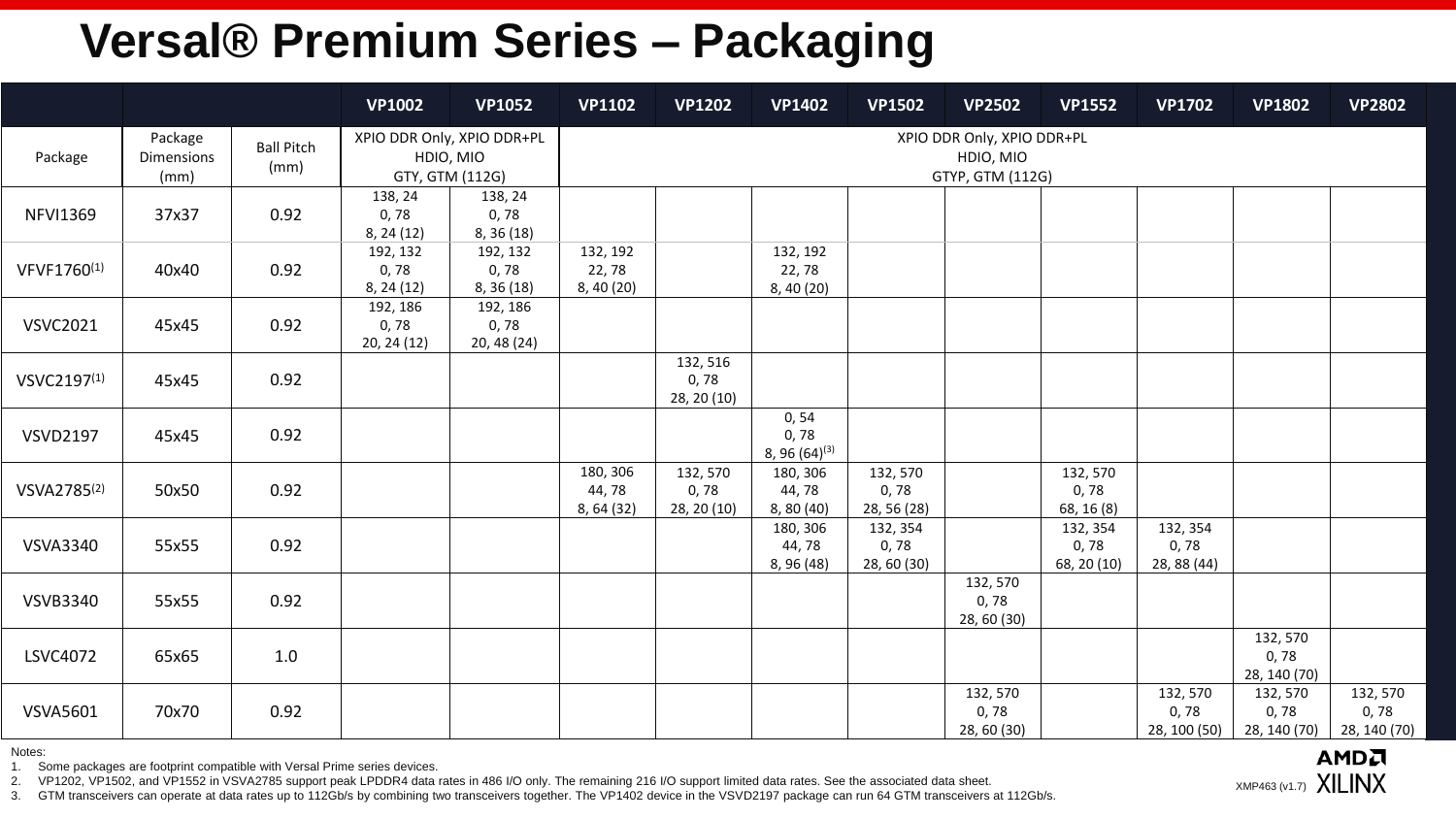|                        |                                         |                        | VP1002         | VP1052                   | VP1102         | <b>VP1202</b>            | VP1402 | VP1502                   | VP2502       | VP1552                   | VP1702                   | VP1802         | VP2802          |
|------------------------|-----------------------------------------|------------------------|----------------|--------------------------|----------------|--------------------------|--------|--------------------------|--------------|--------------------------|--------------------------|----------------|-----------------|
| Adaptable<br>Engines   | Adaptable Engine Peak Perf - INT1       | <b>TOPs</b>            | 398            | 567                      | 753            | 941                      | 1,067  | 1,799                    | 1786         | 1,834                    | 2,656                    | 3,514          | 3501            |
|                        | Adaptable Engine Peak Perf - INT2       | <b>TOPS</b>            | 182            | 260                      | 345            | 431                      | 489    | 824                      | 819          | 840                      | 1,217                    | 1,610          | 1605            |
|                        | Adaptable Engine Peak Perf - INT4       | <b>TOPs</b>            | 47             | 67                       | 89             | 112                      | 127    | 214                      | 212          | 218                      | 316                      | 418            | 416             |
|                        | Adaptable Engine Peak Perf - INT8       | <b>TOPs</b>            | 12             | 17                       | 23             | 29                       | 33     | 55                       | 55           | 56                       | 81                       | 107            | 107             |
|                        | NoC Cross-sectional Bandwidth           | Tb/s                   | 1.1            | 1.1                      | 1.7            | 2.2                      | 1.7    | 2.2                      | 2.2          | 2.2                      | 2.2                      | 2.2            | 2.2             |
| Memory                 | Total Bandwidth - Block RAM             | Tb/s                   | 77             | 108                      | 202            | 193                      | 285    | 366                      | 366          | 366                      | 539                      | 712            | 712             |
|                        | Total Bandwidth - Ultra RAM             | Tb/s                   | 37             | 52                       | 48             | 72                       | 69     | 138                      | 138          | 138                      | 205                      | 271            | 271             |
|                        | <b>Total PL Memory Bandwidth</b>        | Tb/s                   | 114            | 160                      | 250            | 265                      | 354    | 504                      | 504          | 504                      | 743                      | 982            | 982             |
|                        | DDR4 Memory Bandwidth                   | GB/s                   | 51.2           | 51.2                     | 76.8           | 102.4                    | 76.8   | 102.4                    | 102.4        | 102.4                    | 102.4                    | 102.4          | 102.4           |
|                        | LPDDR4 Memory Bandwidth                 | GB/s                   | 68.3           | 68.3                     | 102.4          | 136.5                    | 102.4  | 136.5                    | 136.5        | 136.5                    | 136.5                    | 136.5          | 136.5           |
|                        | Al Engine Peak Perf - INT8x4            | <b>TOPS</b>            | $\sim$         | $\sim$                   | $\sim$         | $\blacksquare$           | $\sim$ | $\blacksquare$           | 157          | $\blacksquare$           | $\blacksquare$           | $\sim$         | 157             |
|                        | Al Engine Peak Perf - INT8              | <b>TOPS</b>            | $\blacksquare$ | $\blacksquare$           |                | $\overline{\phantom{a}}$ |        | $\blacksquare$           | 157          | $\overline{\phantom{a}}$ | $\overline{\phantom{a}}$ |                | 157             |
|                        | Al Engine Peak Perf - INT8x16           | <b>TOPS</b>            | $\sim$         | $\overline{\phantom{a}}$ |                |                          |        | $\overline{\phantom{a}}$ | 79           |                          | $\overline{\phantom{a}}$ |                | 79              |
|                        | Al Engine Peak Perf - INT16             | <b>TOPs</b>            | $\sim$         | $\blacksquare$           | $\sim$         | $\overline{\phantom{a}}$ | $\sim$ | $\overline{\phantom{a}}$ | 39           | $\blacksquare$           | $\overline{\phantom{a}}$ |                | 39              |
| Intelligent<br>Engines | AI Engine Peak Perf - CINT16            | Complex<br><b>TOPS</b> |                | $\blacksquare$           |                | $\overline{\phantom{a}}$ | $\sim$ | $\blacksquare$           | 10           | $\sim$                   | $\overline{\phantom{a}}$ |                | 10              |
|                        | Al Engine Peak Perf - FP32              | <b>TFLOPs</b>          | $\sim$         | $\blacksquare$           |                | $\overline{\phantom{a}}$ |        | $\blacksquare$           | 10           | $\overline{\phantom{a}}$ | $\overline{\phantom{a}}$ |                | 10              |
|                        | AI Engine Peak SRAM Bandwidth           | Tb/s                   | $\sim$         | $\sim$                   | $\sim$         | $\blacksquare$           | $\sim$ | $\blacksquare$           | 628          | $\sim$                   | $\blacksquare$           | $\sim$         | 628             |
|                        | DSP Engine Peak Perf - INT8             | <b>TOPs</b>            | 7.9            | 10.8                     | 13.1           | 27.5                     | 18.4   | 51.3                     | 51.0         | 51.0                     | 75.2                     | 99.0           | 98.7            |
|                        | DSP Engine Peak Perf - INT24            | <b>TOPS</b>            | 2.6            | 3.6                      | 4.4            | 9.2                      | 6.1    | 17.1                     | 17.0         | 17.0                     | 25.1                     | 33.0           | 32.9            |
|                        | DSP Engine Peak Perf - CINT18           | Complex<br><b>TOPS</b> | 1.1            | 1.5                      | 1.9            | 3.9                      | 2.6    | 7.3                      | 7.3          | 7.3                      | 10.7                     | 14.1           | 14.1            |
|                        | DSP Engine Peak Perf - FP32             | <b>TFLOPs</b>          | 1.8            | 2.5                      | 3.1            | 6.4                      | 4.3    | 12.0                     | 11.9         | 11.9                     | 17.5                     | 23.1           | 23.0            |
| Scalar                 | Arm <sup>®</sup> Cortex-A72 Performance | <b>DMIPs</b>           | 18,942         | 18,942                   | 19,516         | 19,516                   | 19,516 | 19,516                   | 19,516       | 19,516                   | 19,516                   | 19,516         | 19,516          |
| <b>Engines</b>         | Arm Cortex-R5F Performance              | <b>DMIPs</b>           | 2,672          | 2,672                    | 2,672          | 2,672                    | 2,672  | 2,672                    | 2,672        | 2,672                    | 2,672                    | 2,672          | 2,672           |
|                        | <b>Transceiver Bandwidth</b>            | Tb/s                   | 3.84           | 6.54                     | 7.75           | 4.09                     | 14.86  | 8.60                     | 8.60         | 6.71                     | 13.12                    | 17.63          | 17.63           |
| I/O                    | Sensor I/O Bandwidth                    | Gb/s                   | 595            | 595                      | 979            | 1,824                    | 979    | 1,824                    | 1,824        | 1,824                    | 1,824                    | 1,824          | 1,824           |
|                        | PCIe Throughput                         | GT/s                   | 384            | 384                      | 256            | 768                      | 256    | 768                      | 768          | 1536                     | 768                      | 768            | 768             |
| Connectivity           | Interlaken Throughput                   | Gb/s                   | 600            | 1,200                    | 1,200          | $\mathbf 0$              | 1,800  | 600                      | 600          | 0                        | 1,200                    | 1,800          | 1,800           |
| Throughput             | <b>Ethernet Throughput</b>              | Gb/s                   | 1,500          | 2,300                    | 3,000          | 800                      | 4,400  | 2,200                    | 2,200        | 1,000                    | 3,600                    | 5,000          | 5,000           |
|                        | Crypto (AES-256) Throughput             | Gb/s                   | 400            | 400                      | 1,200          | 400                      | 1,600  | 800                      | 800          | 800                      | 1,200                    | 1,600          | 1600            |
|                        | 10G Ethernet Ports                      | #                      | 12             | 20                       | 24             | 8                        | 24     | 16                       | 16           | 16                       | 24                       | 32             | 32              |
|                        | 25G Ethernet Ports                      | #                      | 12             | 20                       | 24             | 8                        | 24     | 16                       | 16           | 16                       | 24                       | 32             | 32              |
|                        | 40G Ethernet Ports                      |                        | 3.             | 5                        | 6              | $\overline{2}$           | 6      | 4                        | 4            | 4                        | 6                        | 8              | 8               |
| Connectivity<br>Ports  | 50G Ethernet Ports                      | #                      | 6              | 10                       | 12             | $\overline{4}$           | 12     | 8                        | 8            | 8                        | 12                       | 16             | 16              |
|                        | 100G Ethernet Ports                     |                        | 15             | 23                       | 48             | 8                        | 72     | 22                       | 22           | 10                       | 36                       | 50             | 50              |
|                        | 200G Ethernet Ports                     |                        | 6              | 9                        | 21             | 3                        | 33     | 9                        | 9            | 3                        | 15                       | 21             | 21              |
|                        | 400G Ethernet Ports                     | #                      | $2^{\circ}$    | $\mathbf{3}$             | 7 <sup>7</sup> | $\mathbf{1}$             | 11     | 3                        | $\mathbf{3}$ | $\mathbf{1}$             | 5                        | 7 <sup>7</sup> | $7\overline{ }$ |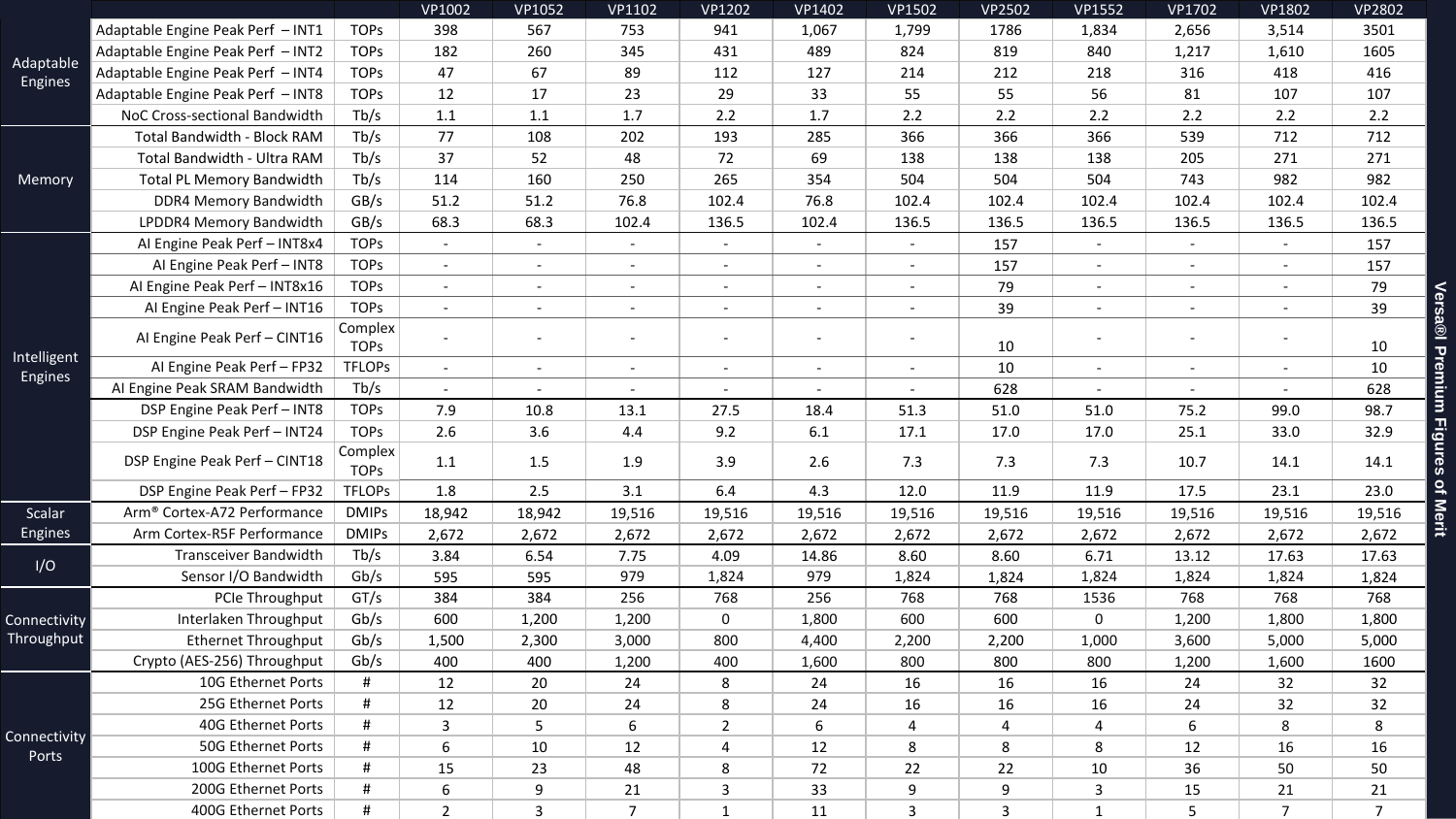# **Versal® AI Edge through Premium Series Migration**

| Package Foot-           | <b>Versal Al Edge Series</b> |  |  |  |  |   |  | <b>Versal Al Core Series</b> |  |  |  |  |  |  |  | <b>Versal Prime Series</b> |  |   |  |  |  |  |  | <b>Versal Premium Series</b> |  |  |  |   |  |                |  |  |                                                                                                                                                                                                                                |  |
|-------------------------|------------------------------|--|--|--|--|---|--|------------------------------|--|--|--|--|--|--|--|----------------------------|--|---|--|--|--|--|--|------------------------------|--|--|--|---|--|----------------|--|--|--------------------------------------------------------------------------------------------------------------------------------------------------------------------------------------------------------------------------------|--|
| <b>Name</b>             | print                        |  |  |  |  |   |  |                              |  |  |  |  |  |  |  |                            |  |   |  |  |  |  |  |                              |  |  |  |   |  |                |  |  | VE2002 VE2102 VE2202 VE2302 VE1752 VE2602 VE2802 VE2802 VE2802 VC1352 VC1352 VC1502 VC1602 VC1802 VC1802 VC1802 VC2602 VC2802 VM1102 VM1102 VM1102 VM1302 VM2302 VM2302 VM2302 VM2302 VM2302 VM2902 VP102 VP102 VP102 VP1402 V |  |
| SBVA484                 | A484                         |  |  |  |  |   |  |                              |  |  |  |  |  |  |  |                            |  |   |  |  |  |  |  |                              |  |  |  |   |  |                |  |  |                                                                                                                                                                                                                                |  |
| SBVA625                 | A625                         |  |  |  |  |   |  |                              |  |  |  |  |  |  |  |                            |  |   |  |  |  |  |  |                              |  |  |  |   |  |                |  |  | Legend                                                                                                                                                                                                                         |  |
| SFVA784                 | A784                         |  |  |  |  |   |  |                              |  |  |  |  |  |  |  |                            |  |   |  |  |  |  |  |                              |  |  |  |   |  |                |  |  | Device                                                                                                                                                                                                                         |  |
| <b>NBVA1024</b>         | A1024                        |  |  |  |  |   |  | п                            |  |  |  |  |  |  |  |                            |  |   |  |  |  |  |  |                              |  |  |  |   |  |                |  |  | - Migration Path                                                                                                                                                                                                               |  |
| NBVB1024                | B1024                        |  |  |  |  |   |  |                              |  |  |  |  |  |  |  | $\blacksquare$             |  |   |  |  |  |  |  |                              |  |  |  |   |  |                |  |  |                                                                                                                                                                                                                                |  |
| NFVB1369   B1369        |                              |  |  |  |  |   |  |                              |  |  |  |  |  |  |  |                            |  | П |  |  |  |  |  |                              |  |  |  |   |  |                |  |  |                                                                                                                                                                                                                                |  |
| NSVE1369   E1369        |                              |  |  |  |  |   |  | $\blacksquare$               |  |  |  |  |  |  |  |                            |  |   |  |  |  |  |  |                              |  |  |  |   |  |                |  |  |                                                                                                                                                                                                                                |  |
| NSVF1369                | F1369                        |  |  |  |  |   |  |                              |  |  |  |  |  |  |  | $\blacksquare$             |  |   |  |  |  |  |  |                              |  |  |  |   |  |                |  |  |                                                                                                                                                                                                                                |  |
| NSVG1369 G1369          |                              |  |  |  |  | æ |  |                              |  |  |  |  |  |  |  |                            |  |   |  |  |  |  |  |                              |  |  |  |   |  |                |  |  |                                                                                                                                                                                                                                |  |
| NSVH1369 H1369          |                              |  |  |  |  |   |  |                              |  |  |  |  |  |  |  |                            |  |   |  |  |  |  |  |                              |  |  |  |   |  |                |  |  |                                                                                                                                                                                                                                |  |
| <b>NFVI1369</b>         | 11369                        |  |  |  |  |   |  |                              |  |  |  |  |  |  |  |                            |  |   |  |  |  |  |  |                              |  |  |  |   |  |                |  |  |                                                                                                                                                                                                                                |  |
| VSVA1596 <sup>(1)</sup> | A1596                        |  |  |  |  | Е |  |                              |  |  |  |  |  |  |  |                            |  |   |  |  |  |  |  |                              |  |  |  |   |  |                |  |  |                                                                                                                                                                                                                                |  |
| VIVA1596(1)             | A1596                        |  |  |  |  |   |  |                              |  |  |  |  |  |  |  |                            |  |   |  |  |  |  |  |                              |  |  |  |   |  |                |  |  |                                                                                                                                                                                                                                |  |
| VFVC1596                | C1596                        |  |  |  |  |   |  |                              |  |  |  |  |  |  |  | $\blacksquare$             |  |   |  |  |  |  |  |                              |  |  |  |   |  |                |  |  |                                                                                                                                                                                                                                |  |
| <b>VFVC1760</b>         | C1760                        |  |  |  |  |   |  |                              |  |  |  |  |  |  |  |                            |  |   |  |  |  |  |  |                              |  |  |  |   |  |                |  |  |                                                                                                                                                                                                                                |  |
| VSVD1760 D1760          |                              |  |  |  |  |   |  |                              |  |  |  |  |  |  |  |                            |  |   |  |  |  |  |  |                              |  |  |  |   |  |                |  |  |                                                                                                                                                                                                                                |  |
| VFVF1760   F1760        |                              |  |  |  |  |   |  |                              |  |  |  |  |  |  |  |                            |  |   |  |  |  |  |  |                              |  |  |  |   |  |                |  |  |                                                                                                                                                                                                                                |  |
| <b>VSVC2021</b>         | C2021                        |  |  |  |  |   |  |                              |  |  |  |  |  |  |  |                            |  |   |  |  |  |  |  | $\blacksquare$               |  |  |  |   |  |                |  |  |                                                                                                                                                                                                                                |  |
| <b>VFVH1760</b>         | H <sub>1760</sub>            |  |  |  |  |   |  |                              |  |  |  |  |  |  |  |                            |  |   |  |  |  |  |  |                              |  |  |  |   |  |                |  |  |                                                                                                                                                                                                                                |  |
| VSVA2197                | A2197                        |  |  |  |  |   |  |                              |  |  |  |  |  |  |  |                            |  |   |  |  |  |  |  |                              |  |  |  |   |  |                |  |  |                                                                                                                                                                                                                                |  |
| VSVC2197 C2197          |                              |  |  |  |  |   |  |                              |  |  |  |  |  |  |  |                            |  |   |  |  |  |  |  |                              |  |  |  |   |  |                |  |  |                                                                                                                                                                                                                                |  |
| VSVD2197   D2197        |                              |  |  |  |  |   |  |                              |  |  |  |  |  |  |  |                            |  |   |  |  |  |  |  |                              |  |  |  | ▆ |  |                |  |  |                                                                                                                                                                                                                                |  |
| VSVA2785   A2785        |                              |  |  |  |  |   |  |                              |  |  |  |  |  |  |  |                            |  |   |  |  |  |  |  |                              |  |  |  |   |  |                |  |  |                                                                                                                                                                                                                                |  |
| <b>VSVA3340</b>         | A3340                        |  |  |  |  |   |  |                              |  |  |  |  |  |  |  |                            |  |   |  |  |  |  |  |                              |  |  |  |   |  |                |  |  |                                                                                                                                                                                                                                |  |
| <b>VSVB3340</b>         | B3340                        |  |  |  |  |   |  |                              |  |  |  |  |  |  |  |                            |  |   |  |  |  |  |  |                              |  |  |  |   |  | $\blacksquare$ |  |  |                                                                                                                                                                                                                                |  |
| LSVC4072 C4072          |                              |  |  |  |  |   |  |                              |  |  |  |  |  |  |  |                            |  |   |  |  |  |  |  |                              |  |  |  |   |  |                |  |  |                                                                                                                                                                                                                                |  |
| VSVA5601                | A5601                        |  |  |  |  |   |  |                              |  |  |  |  |  |  |  |                            |  |   |  |  |  |  |  |                              |  |  |  |   |  |                |  |  |                                                                                                                                                                                                                                |  |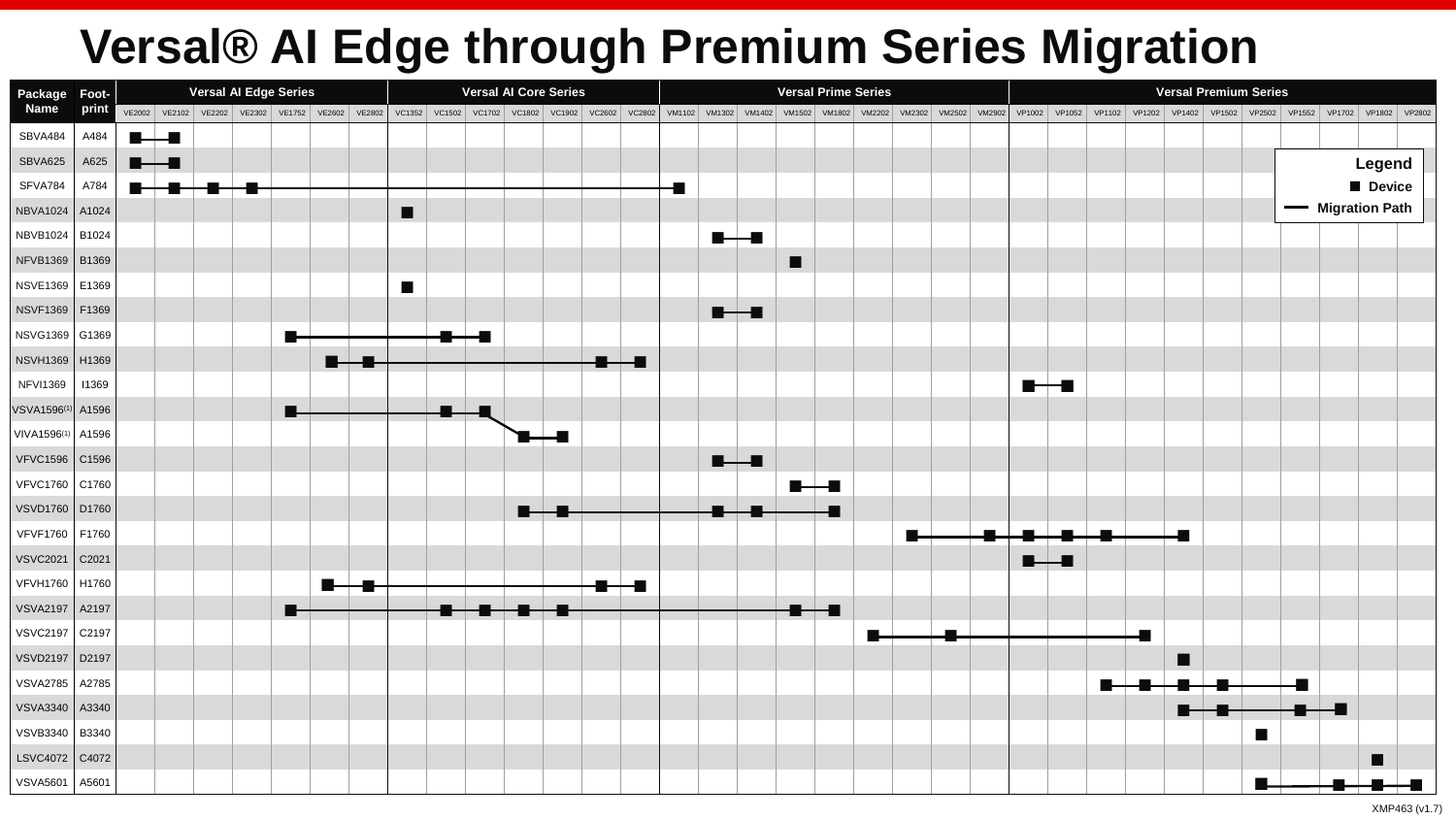### **Versal® Premium to HBM Series Migration**



XMP463 (v1.7)**AMDA XILINX**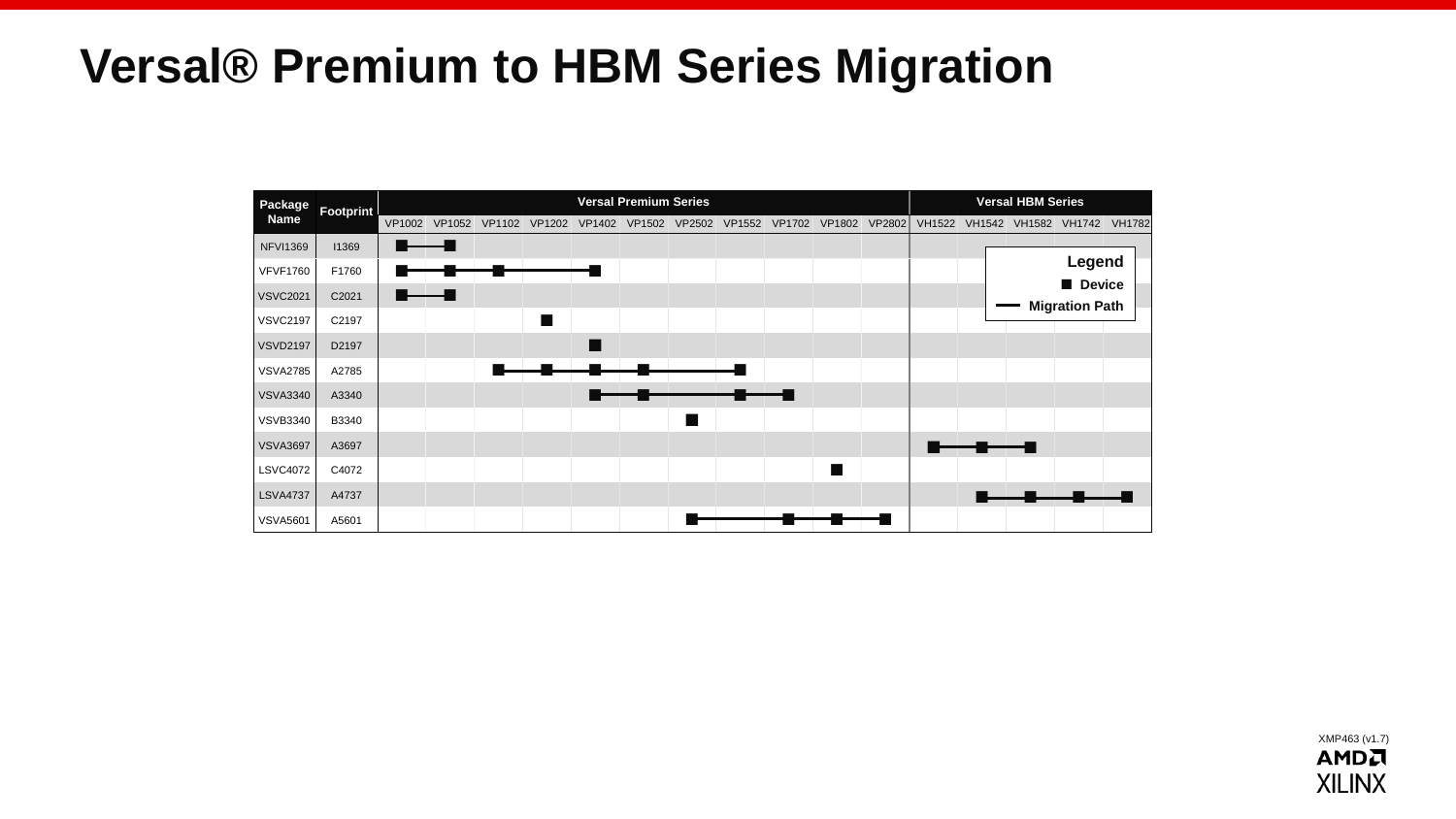# **Versal® ACAP Ordering Information**



Note:

1. Operation at 110°C Tj is limited to 3% of the device lifetime and can occur sequentially or at regular intervals as long as the total time does not exceed 3% of device lifetime—except -1E and -3E (standard 0-100°C). Thi not applicable to the Versal HBM series. XMP463 (v1.7)

> **AMDA XILINX**

2. All packages have Pb-free bumps.